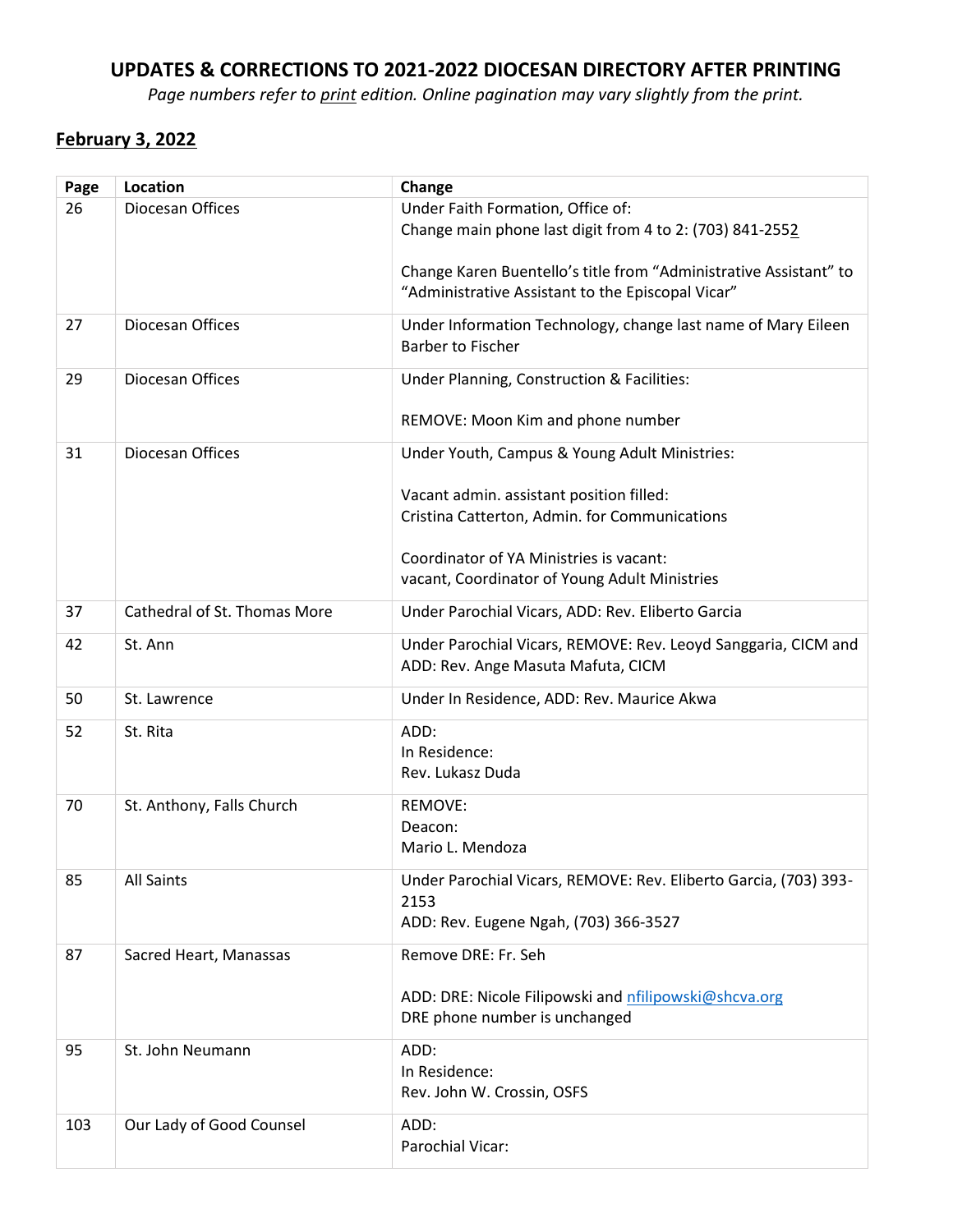|     |                                     | Rev. Mathias Ignatius Kumar, OSFS                                                                                                                                                                                                                                                                                                                               |
|-----|-------------------------------------|-----------------------------------------------------------------------------------------------------------------------------------------------------------------------------------------------------------------------------------------------------------------------------------------------------------------------------------------------------------------|
| 107 | <b>Sacred Heart of Jesus</b>        | Under Deacons, ADD: Richard C. Vossler                                                                                                                                                                                                                                                                                                                          |
| 109 | Our Lady of the Shenandoah          | New Mass schedule:                                                                                                                                                                                                                                                                                                                                              |
|     |                                     | Sat.: 5 pm (vigil)<br>Sun. 8:30 a.m.<br>M-F: 8:30 a.m.                                                                                                                                                                                                                                                                                                          |
| 115 | Christendom College                 | ADD: Rev. Mark P. Fusco, in residence                                                                                                                                                                                                                                                                                                                           |
| 119 | <b>Campus Ministry</b>              | REMOVE listing for Bishop's Liaison                                                                                                                                                                                                                                                                                                                             |
|     |                                     |                                                                                                                                                                                                                                                                                                                                                                 |
|     |                                     | Under Christendom College:<br>ADD: Rev. Mark P. Fusco, in residence                                                                                                                                                                                                                                                                                             |
| 125 | Diocesan Priests - Alphabetical     | REMOVE: DAVIS, Rev. Colin P. and contact information                                                                                                                                                                                                                                                                                                            |
| 126 | Diocesan Priests - Alphabetical     | New address for DUNDON, CH (LT) Luke R.:                                                                                                                                                                                                                                                                                                                        |
|     |                                     | Unit 10039, Div CRMD, Box 2313, FPO, AP 96649                                                                                                                                                                                                                                                                                                                   |
| 139 | Diocesan Priests by Ordination Date | REMOVE: DAVIS, Rev. Colin P. and date                                                                                                                                                                                                                                                                                                                           |
| 146 | <b>Extern Priests</b>               | REMOVE: GIORDANO, Rev. Joseph, CICM and contact information                                                                                                                                                                                                                                                                                                     |
|     |                                     | ADD:<br>AKWA, Rev. Maurice<br>St. Lawrence, Alexandria   (703) 971-4378<br>DUDA, Rev. Lukasz<br>St. Rita, Alexandria   (703) 836-1640<br>FUSCO, Rev. Mark P.<br>Christendom College, 134 Christendom Dr., Front Royal, VA<br>22630   (540) 622-6128<br>Change address for GARCIA, Rev. Eliberto to:<br>Cathedral of St. Thomas More, Arlington   (703) 525-1300 |
| 147 | <b>Extern Priests</b>               | ADD:<br>KUMAR, Rev. Mathias Ignatius, OSFS<br>Our Lady of Good Counsel, Vienna   (703) 938-2828<br>MASUTA MAFUTA, Rev. Ange Masuta<br>St. Ann, Arlington   (703) 528-6276                                                                                                                                                                                       |
| 148 | <b>Extern Priests</b>               | ADD:<br>NGAH, Rev. Eugene<br>All Saints, Manassas   (703) 366-3527<br>REMOVE: SANGGARRIA, Rev. Leoyd, CICM and contact info<br>Change parish and phone number for SEH, Rev. Edwin to:<br>Sacred Heart, Manassas   (703) 590-0030                                                                                                                                |
| 153 | Diocesan Permanent Deacons          | REMOVE: MENDOZA, Mario L. and contact info.                                                                                                                                                                                                                                                                                                                     |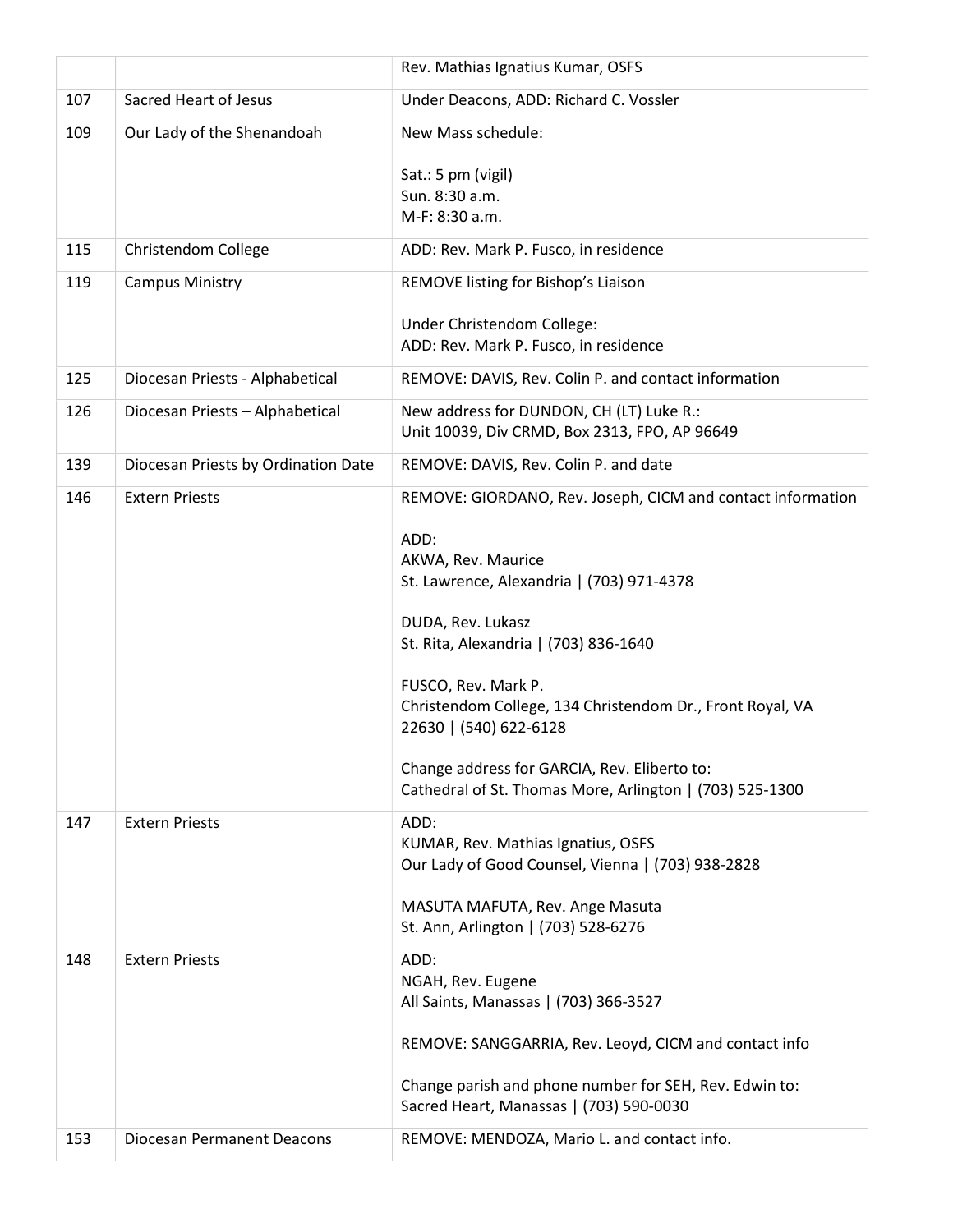| 157 | <b>Retired Permanent Deacons</b> | REMOVE: BURRELL, Richard L. (Charlene) and contact information                                      |
|-----|----------------------------------|-----------------------------------------------------------------------------------------------------|
| 159 | Necrology - Permanent Deacons    | ADD:<br>MENDOZA, Mario L.<br>Died November 21, 2021<br>BURRELL, Richard L.<br>Died January 26, 2022 |
| 174 | Non-diocesan Catholic Entities   | REMOVE: Secular Institute 'Stabat Mater'                                                            |

# October 29, 2021

| Page | Location               | Change                                                                                                                          |
|------|------------------------|---------------------------------------------------------------------------------------------------------------------------------|
| 25   | Development, Office of | Change John McMahon to Meaghan Dofflemeyer. Position title<br>and phone number remain the same.                                 |
|      |                        | Add:<br>Emily Cassell, Annual Appeals Program Assistant, (703) 841-3848                                                         |
| 30   | Spanish Apostolate     | Change "vacant, Pastoral Programs Specialist" to<br>"Marvin Molina, Social Media Specialist." Phone number remains<br>the same. |
| 31   | Vocations, Office of   | Change Lori Koch to Kristin Smith. Position title and phone<br>number remain the same.                                          |

### October 21, 2021

| Page  | Location                             | Change                                                                                               |
|-------|--------------------------------------|------------------------------------------------------------------------------------------------------|
| 24/25 | Communications, Office of            | Change "Brandie Hartzell, Web Content Manager" to "vacant,<br>Web Content Manager"                   |
|       |                                      | Remove: brandie.hartzell@arlingtondiocese.org                                                        |
|       |                                      | Add:                                                                                                 |
|       |                                      | Mary Brodeur, Digital and Social Media Manager<br>(703) 841-2767   mary.brodeur@arlingtondiocese.org |
| 27    | Information Technology, Office of    | Change title for Zach Keninitz to Assistant Director                                                 |
| 32    | Central Administrative Office Emails | Change email for Fr. Weston to<br>michael.d.weston@arlingtodiocese.org                               |
| 55    | Saint Michael                        | Remove: (703) 256-7823                                                                               |
| 76    | Saint John the Baptist               | Under Deacons, add Gerald Solitario                                                                  |
| 86    | Saint Gabriel Mission                | Change "Parochial Vicar" to "Pastor"                                                                 |
|       |                                      | Change "Rev. Jason Weber" to "Very Rev. Lee R. Roos, VF"                                             |
| 93    | Our Lady of Hope                     | Change "Deacon" to "Deacons"                                                                         |
|       |                                      | Under Deacons, add Thomas P. Wadolowski                                                              |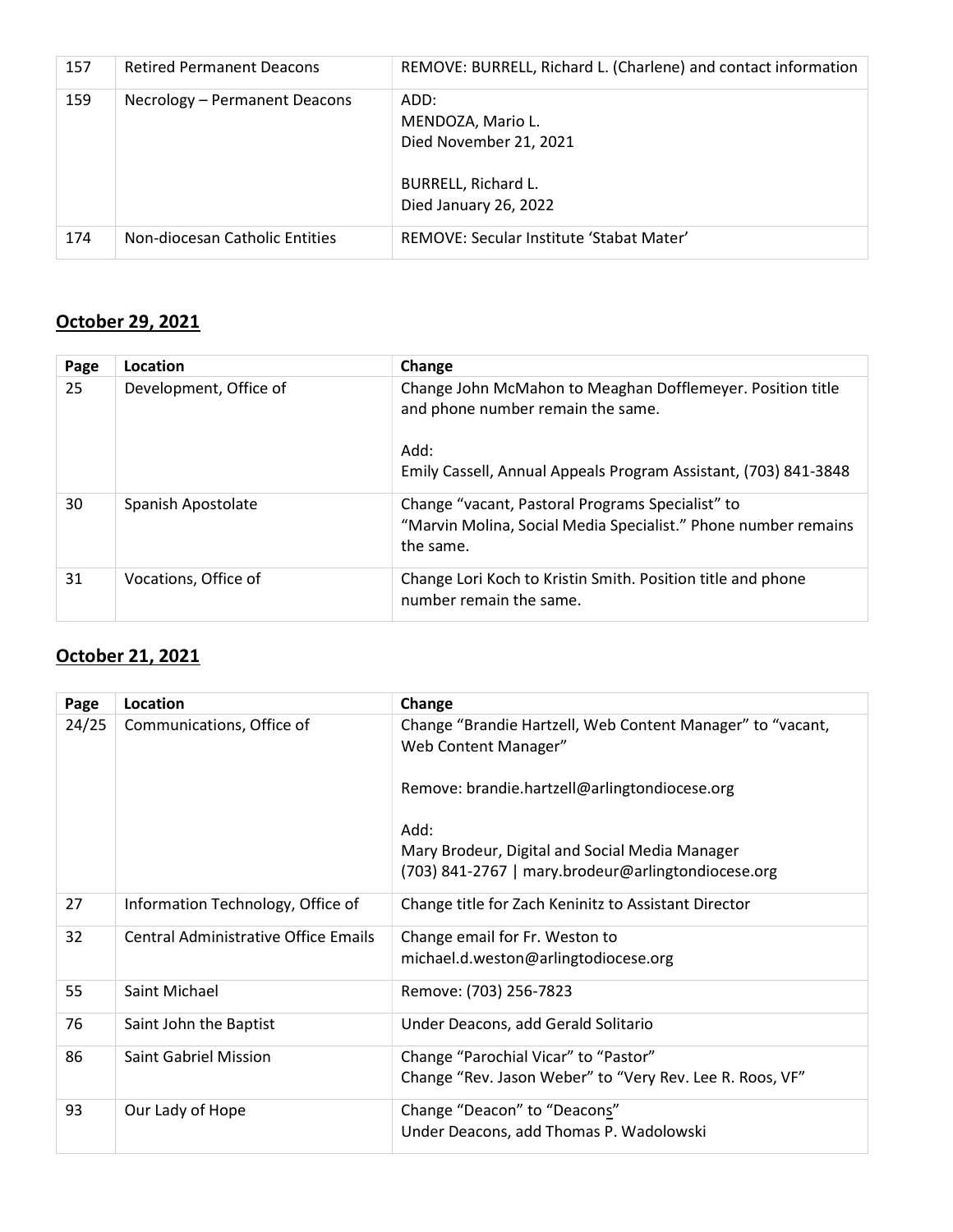| 154 | <b>Permanent Deacons</b>  | Add:                                                             |
|-----|---------------------------|------------------------------------------------------------------|
|     |                           | SOLITARIO, Gerald (Margaret)                                     |
|     |                           | Ord.: Jun. 15, 2017   Incard. in the Diocese of Springfield, Ma. |
|     |                           | St. John the Baptist, Front Royal   C: (540) 551-0946            |
| 155 | <b>Permanent Deacons</b>  | Add:                                                             |
|     |                           | WADOLOWSKI, Thomas P. (Mary Lou)                                 |
|     |                           | Ord.: May 14, 2005   Incard. in the Diocese of Trenton           |
|     |                           | Our Lady of Hope, Potomac Falls   C: (908) 307-8811              |
| 162 | Mount St. Mary's Seminary | Remove: FISCHER, Paul                                            |
|     |                           |                                                                  |
|     |                           | Add:                                                             |
|     |                           | FIMMUCHIME, John<br>GAUDET, F. Gabriel                           |
|     |                           | HADDOCK, Benjamin                                                |
|     |                           | NJODZELA, Christian                                              |
|     |                           |                                                                  |
|     | Saint Charles Seminary    | Remove: FOECKLER, Peter                                          |
|     |                           | Add:                                                             |
|     |                           | BOTTOM, Andrew                                                   |
|     |                           | CARRENO-GARCIA, Emmanuel                                         |
|     |                           | HELBLING, Luke                                                   |
|     |                           | SOLSMA, Alexander                                                |
|     | St. John Paul II Seminary | Add:                                                             |
|     |                           | MALANGA, Ryan                                                    |
|     |                           | PRICE, Dillon                                                    |
|     |                           | TUCKER, Kolbe                                                    |

## September 24, 2021

| Page | Location               | Change                                                         |
|------|------------------------|----------------------------------------------------------------|
| 82   | St. John the Apostle   | Add Director of Music: Dr. Michael Langlois                    |
| 83   | Our Lady of the Valley | Change email address to:<br>office@ourladyofthevalleyluray.org |

# August 20, 2021

| Page | <b>Location</b>      | Change                                     |
|------|----------------------|--------------------------------------------|
| 45   | Basilica of St. Mary | Change Coord. of Rel. Ed. to Susan Gray    |
| 51   | St. Louis            | Change DRE to Dr. Eric Miller              |
| 54   | St. Ambrose          | Add DRE email: nfilipowski@stambroseva.org |